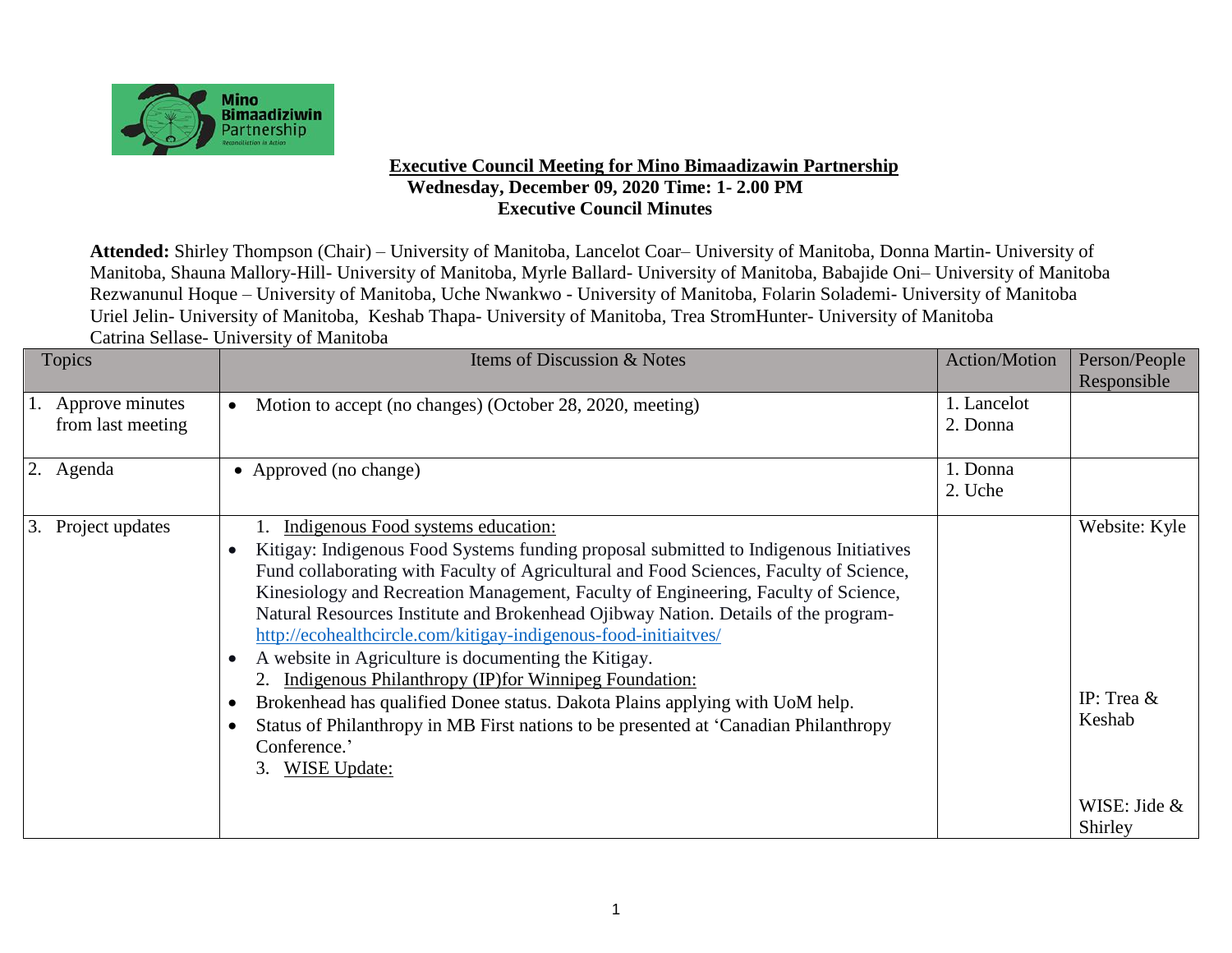

|                                              | After last year's baseline survey (n- 169), a follow-up survey (n- 78) was done with the<br>same respondents (at-risk FN youths) to see about food and other shifts under COVID-19<br>and due to training. We are working on third year follow up survey ethics.<br>Research findings submitted as a paper to Journal of Agriculture, Food System, and<br>Community Development (JAFSCD). The paper is under review.<br>4. Webinars:<br>A series of webinars is occurring. We had 11 webinars in the last three months. Details<br>and video links are available on our website at-http://ecohealthcircle.com/webinar/<br>A webinar on architectural designs (AD) Tentatively set for January 22, 2021).                                                                                                                                                                                                                                                                                                                                                                                                                                                                                                                                                                                                                        |                           | AD:<br>Lancelot,<br>Shauna,<br>Catrina |
|----------------------------------------------|---------------------------------------------------------------------------------------------------------------------------------------------------------------------------------------------------------------------------------------------------------------------------------------------------------------------------------------------------------------------------------------------------------------------------------------------------------------------------------------------------------------------------------------------------------------------------------------------------------------------------------------------------------------------------------------------------------------------------------------------------------------------------------------------------------------------------------------------------------------------------------------------------------------------------------------------------------------------------------------------------------------------------------------------------------------------------------------------------------------------------------------------------------------------------------------------------------------------------------------------------------------------------------------------------------------------------------|---------------------------|----------------------------------------|
| 4. Budget update                             | Spending for student's capacity development is \$1,272,048 (81% of total grant) until<br>December 09, 2020. Among them 91% or \$1,172,155 spent on students' stipend. And<br>\$99,893 spent on Student i) airfare 38%, ii) safety training and equipment's 22%, iii)<br>workshops registration 8%, iv) miscellaneous conference/travel cost 18%, v) Car rental 3%.                                                                                                                                                                                                                                                                                                                                                                                                                                                                                                                                                                                                                                                                                                                                                                                                                                                                                                                                                              |                           |                                        |
| Adoption of Anti-<br>5.<br>oppression policy | A draft Mino-Bimaadiziwin Partnership inclusion policy/consideration was accepted<br>unanimously, which will be revisited for wordsmithing over time.<br>The Mino Bimaadiziwin Partnership stands for inclusion, justice, reconciliation and<br>regenerative societies through critical scholarship and participatory research. The Mino<br>Bimaadiziwin Partnership follows a zero-tolerance policy for oppression or abuse of any kind<br>within our partnership organization. The Partnership considers the denial of racism,<br>colonialism, sexism, gaslighting, and other systemic oppression forms to be an active form of<br>oppression. The Partnership seeks the best available evidence to guide our organizing,<br>education and research. In this effort, we listen openly and support victims who shed light on<br>any form of violence, abuse or alienation practiced in our white supremacy-inspired, male-<br>dominated culture. We pledge to be mindful of fairness and due process, recognizing how<br>frequently victims are further victimized in sharing their stories. We work to be a safe and<br>sincere place for dialogue. We acknowledge our privilege in society and the need to explore<br>our own biases. The Partnership pledges to stand against any form of violence, abuse or<br>alienation. | 1. Catrina<br>2. Lancelot |                                        |